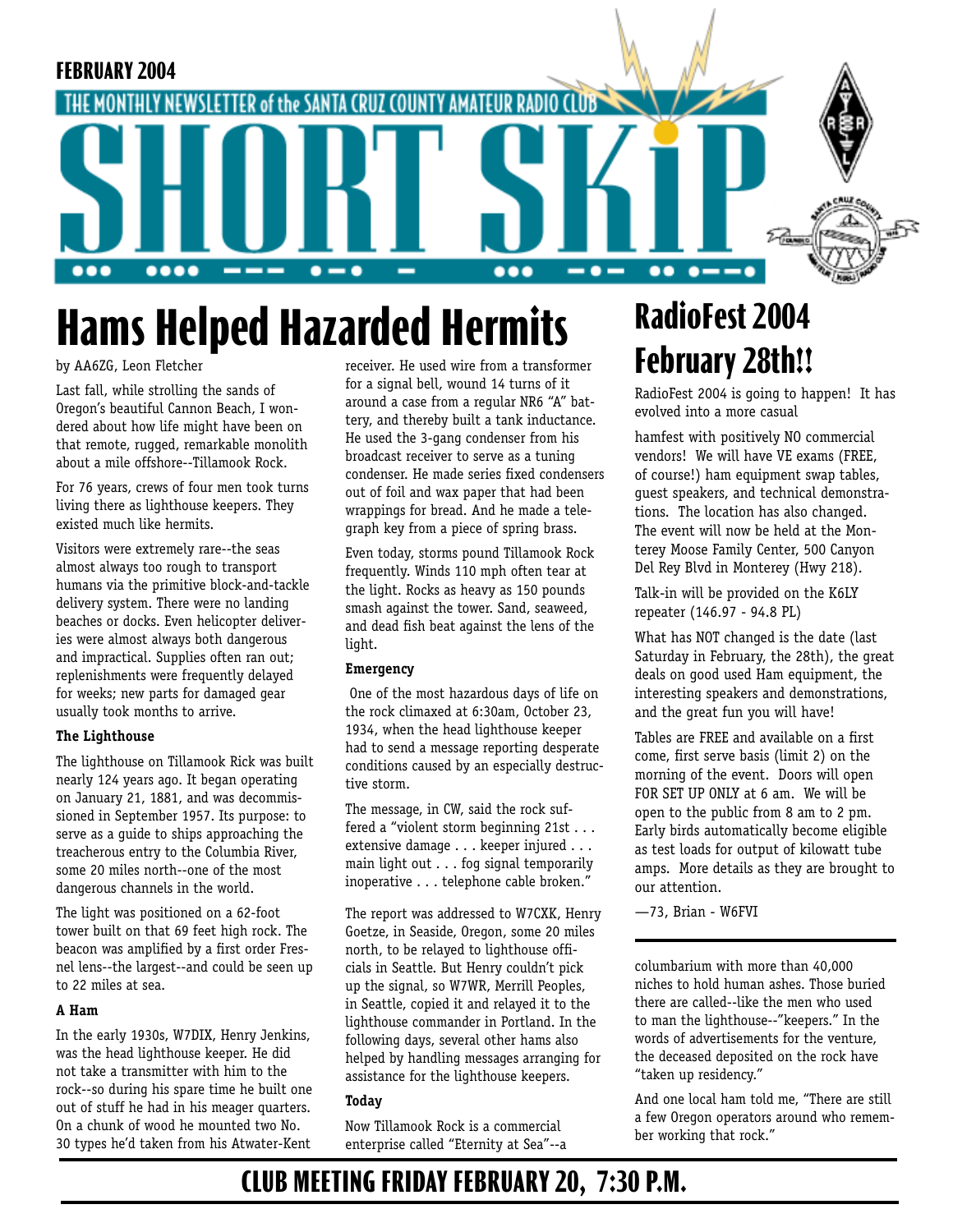### **2 FEBRUARY 2004 3**



Published 12 times per year. Free to members. *Santa Cruz County Amateur Radio Club, Inc.* Post Office Box 238 Santa Cruz, CA 95061-0238

Editor and Publisher Ron Baldwin, K6EXT (831) 419-1025 K6EXT@fireclay.com Columnist: Art Lee, WF6P Writer: Ron Skelton, W6WO Distribution: Elaine Pennell, KE6FRA



## **County-wide ARES net goes live**

Our first county-wide ARES voice net Wednesday evening had 27 amateur radio operators checking in. "I hope we all find it helpful, and it grows in worth as time proceeds," said Cap KE6AFE, net control. "I've already heard others suggest they'll check in next time. We'll try again next Wednesday night, 7:15 PM on the same K6BJ/KI6EH/W6WLS linked repeaters. We'll need everybody's ideas so we can try different stuff. Maybe a quick checkin repeated sequentially on a variety of repeaters to help us learn who can reach which? Plenty of possibilities."

#### **Other County Nets**

*Monday 7:30 PM San Lorenzo Valley*  ARES: W6JWS 146.745- PL 94.8 and WR6AOK, 147.120+, PL 94.8 on alternating Mondays

*Monday 8:30 PM Santa Cruz ARES:*  AE6KE 146.835- PL 94.8

*Tuesday 7:15 PM Loma Prieta ARES:*  AB6VS 440.550+ PL 94.8 (Loma Prieta) linked to AE6KE/r (146.835- PL 94.8)

# **Member Profile WF6P**



My day began with a visit to Frank K6BDK who was donating some coax for the AO-40 project and he was excited to tell me he had worked ZS on 40 meters the night before using PSK-31. He said times and technology change but the magic of communicating via radio is what our hobby is all about.

Speaking of communications my next stop was to meet Art Lee WF6P at his favorite donut-coffee shop. Art might best be described as a multi-tasking communicator. We are all familiar with his regular "Chatter" articles in Short Skip but he is also a prolific writer for a wide

variety of magazines. One such magazine called "Monitoring Times mirrors Arts very first exposure to Short Wave Listening. That first exciting demo in 1945 of a Hallicrafter S20 R tuned to a South American BC station lead to half a lifetime love of Ham Radio in the wider context.

Following a 30-year career in the US Navy during and after WWII, Art followed a long period teaching Aeronautics and Electronics at Cabrillo College. For 10 years Art ran what became known as "Art's Novice Factory" and many of his students are active members of our club today.

Art is an avid sailor and his love for the sea is expressed in his special interest in Maritime Mobile. He relates stories of danger and disaster at sea where Ham Radio played important roles. Many of Art's family are hams and Donna, Art's XYL holds an extra class license AB6XJ. Art recalls Donna helping Frankie Carrol by handling heavy traffic during our '89 earthquake. Frankie would bringstacks of incoming messages to Donna who made all the local contacts.

Insight into Art's approach to Ham Radio, and I dare say life in general, can be seen from some of his principles. Here are a few that surfaced during our conversation "Maintain self sustaining curiosity", Can't have enough communications options" "You meet great people rag-chewing on HF", "Avoid controversy on the air, go for fun", "Silent repeaters are superfluous".

Art is quite an active user of HF and I was just a little surprised to learn that his main rig is a Kenwood 930S of 1975 vintage. Art works the world and has never used an amp so this should clearly say to newcomers that fancy and expensive radios are not a requirement. To say the least Art is a real asset to our club and a role model for all of us. Thanks Art.

—Ron W6WO

## **Technical Insight - Ultra Wide Band**

Emerging UWB technology will provide wireless personal area network connectivity at Gigabit rates using RF pulses spread over several GHz of bandwidth and hence by definition will share spectrum with primary users. One of the main sticking points in settling on a standard is how much UWB devices might interfere with other users.

IMO (I find it hard to be humble!) this

is a concern to pay more attention to in addition to the use of Power lines that rightly captures our attention today.

 $-W6WO$ 

# **Ctrl-Alt-Delete**

The man who spent 5 minutes writing the code that would restart a computer should it fail retired from IBM after 28 years. David Bradley programmed one of the most well known key combinations around, Ctrl-Alt-Delete.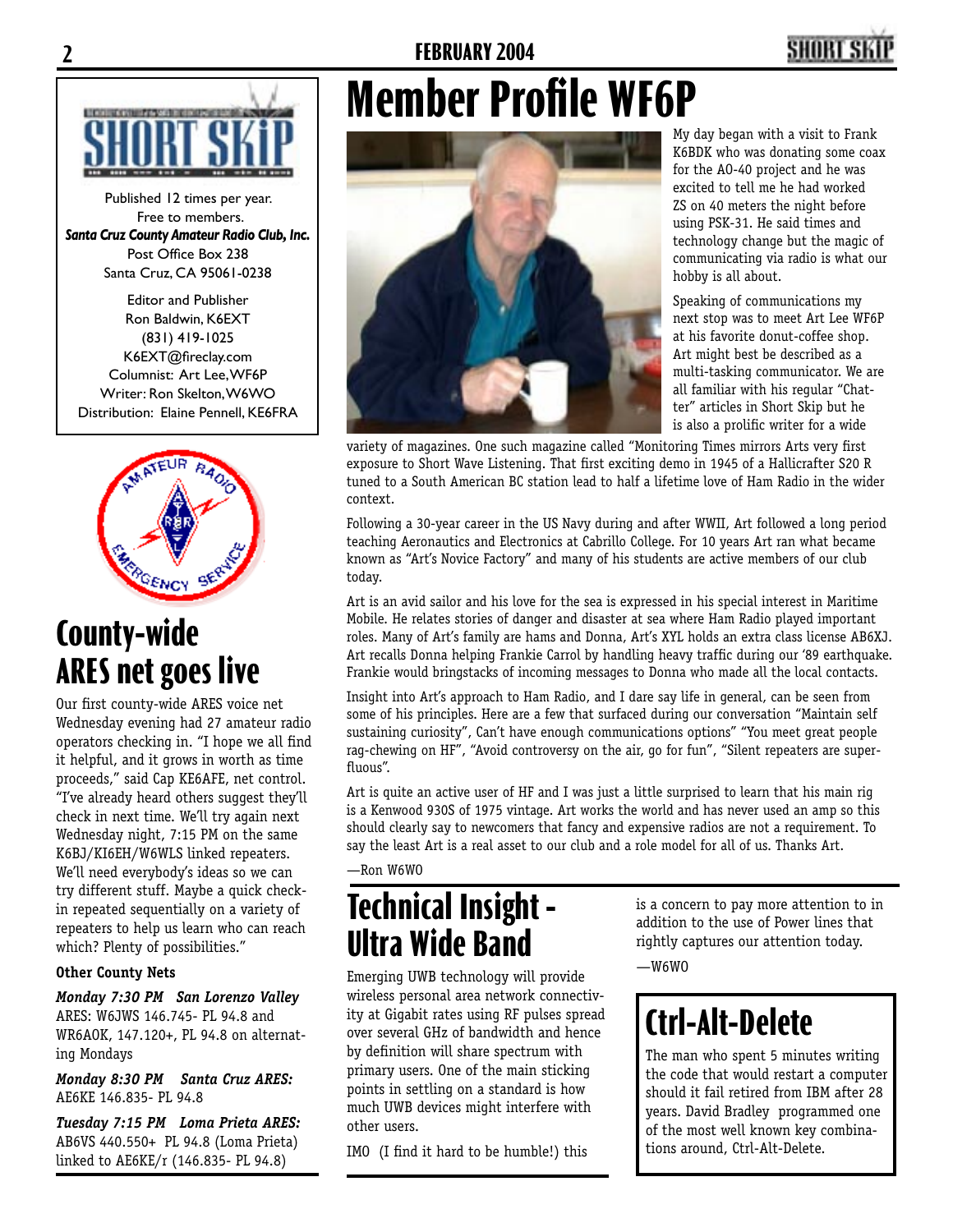

Our club meetings are off to a good start for 2004. We had a nice gathering with several new faces. One of those was Bosco Boscarelli, W6TQP, who joined the club. His XYL, Dani, worked with me for many years at Cabrillo College. Bosco and I worked on the same type of airplanes: the F8 and F4 fighters at NAS Miramar and MCAS Yuma Arizona, in the 1960s. Bosco and Dani have been married 10 years. Congrats to you both and welcome aboard the SCCARC.

Vic Linderholm, AE6ID, our club president carried on the tradition started by Richard Trebbien, KG6AXD, last year. As we give self-introductions, we must answer a personal ham question (How I excel as a ham radio operator!" "My Best QSO, Ever!" etc.). This is fun and a good way to learn more about each other. We are limited to a 15 second "sound byte," which may be a good thing - or not. Some of our members have good senses of humor.

Every once in a while we have a unique QSO. Such was the case when on 40 meters voice the other day. Terry Parks, N6NUN, and I just signed when a station gave Terry a call. I listened for a bit as the Op told Terry he was remote from Phoenix, Arizona, and controlling from a computer in Los Gatos! He also said he was a friend of Dave Bradley, W6CUB (SK). Intrigued, I broke back in. It turns out that the Op was Brad Wyatt, K6WR, also a close friend of Jim Maxwell's, W6CF (SK). Brad was the ARRL Pacific Division Director for many years. We chatted about the disposition Jim's vast library of historical ham books. Apparently, ARRL isn't going to assume control but the California Historical Radio Society (CHRS.org) may take the collection. Brad said that the CHRS has taken over the former com-

### **2 FEBRUARY 2004 3**

mercial radio station KRE. KRE was one of my favorite Big-band music stations in the 1940s. This was in the "tubes-thatglowed" days as I attended high school in Hayward. Articles in the November 2001 and 2002 issues of QST explain in detail, the workings of remote operating of ham stations by computer. (Ref: Lamonica.com W4MQ).

Rick, N6GOW, editor, sent me a copy of his February newsletter. In it he includes information about the Veteran's Emergency Ham Radio station operating out of the Veteran's Memorial Building. With the many signatures gathered in a recent sidewalk petition, he was able to ward off, at least for now, the displacement of the station from its present location to the basement. All licensed hams are invited to view the station and operate HF. In addition, Rick needs some technical assistance in maintaining the equipment. If you wish to operate or help in any way with the station, Rick is there in Room 21 on Monday, Wednesday and Thursday from 0900 to 1100. Rick was a Torpedoman aboard destroyers in action in the south Pacific during the early and dark days of WWII. In his book, "As It Was," he describes his life and his participation in battles with the Japanese fleet. A copy of his book is available in the Santa Cruz Public Library.

# **CLUB QRP PROJECT?**

We have several new and young members and I suggest that it would be fun to have a group project with an emphasis on "learning through doing".

How about a fully functional transceiver costing only \$25 or a little more. I have in mind the "Rock-Mite" by Dave Benson K1SWL from Small Wonder labs. Another and even cheaper project would be the MRX-40 receiver by K8IDN, this has very low parts count and uses Direct Conversion. A more ambitious project would be the MultiPIG all band CW transeiver by W8DIZ costing in the region of \$250 and of course the Elecraft K1.

I will volunteer to act as the Coach Driver if there are any riders.

—Ron W6WO



Our first CAKE meeting at Gayles Bakery was well attended on a bright sunny day. Good coffee for \$1.50 and more goodies than are good for you.



Much of the session was focused on Freddie KG6ECE's new school project on Active Filters and Operational Amplifiers. The cross polarized Yagi for 70 cm generated a lot of interest. This is part of the antenna set-up for satellite station at N6IJ and is under construction by Jim N1IPP. Amara KF6TEJ distributed extra copies of the Naval Post Grad School research on powerline noise detection and correction. Dave W8FLL showed us the signal generator he has built from an Elecraft kit which is used for checking receiver sensitivity. Eric says they are selling like hot cakes. Because of our linear seating arrangement I missed a whole lot of other topics and

![](_page_2_Picture_17.jpeg)

we will try to get a more compact seating plan next time. Please stay tuned for the next date and location.